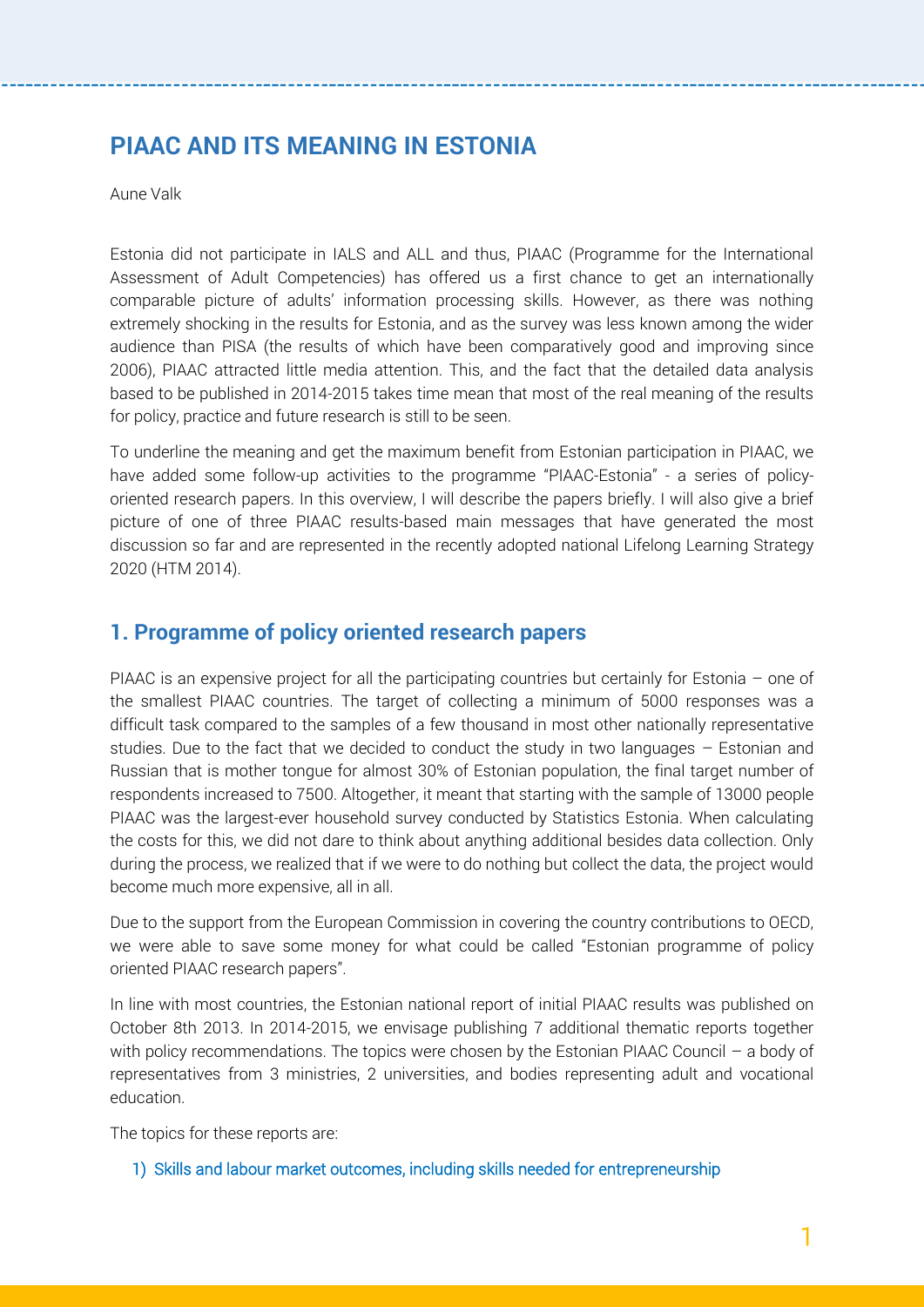This is a somewhat obvious topic in the PIAAC context, but besides salary and employment information from PIAAC study, the results are enriched by register information (In this case specifically Tax Office and Estonian Unemployment Insurance Fund) $^1$  regarding income and employment periods since 2009. We also had some country-specific questions in the background questionnaire regarding skills and knowledge required for becoming entrepreneur that are to be addressed in the report.

### 2) Skills and lifelong learning

This report stresses the crucial role of demand-side (characteristics of employer and job) in the field of lifelong learning and refers to the most important target groups of LLL programmes such as blue-collar workers, unemployed, employees from small companies, older age groups and mothers with small children.

### 3) Low and high performers

On one hand, most earlier studies on adult skills have stressed the relevance of improvement of skills of the low-performing adults. On the other hand, the results of both PISA and PIAAC address the issue of a small share of top-performers in Estonia. What are the causes and consequences of belonging to the top or bottom is the question at the heart of this report.

#### 4) Skills explaining wage gaps

Estonia has struggled with mysteriously high gender wage-gap. In addition, ethnic wage-gap is often talked about as it influences about one third of the Estonian population. Can differences in skills help to explain it? PIAAC gives us the first opportunity to answer this question.

#### 5) ICT skills and ICT use

ICT is at the top of the agenda in Estonia and due to the low scores in problem solving in technology-rich environments (PS-TRE), PIAAC initiated lot of discussion. What did the PS-TRE measure: problem solving or ICT skills? Is the measurement correct? Why did so high a proportion of people opt out of computer-based assessment? Why are the scores decreasing already among 35+ age groups? Are our ICT success stories limited? Is one of the world's best e-government services so easy that people do not learn problem-solving in paying taxes, applying for different subsidies, making bank transfers etc via internet?

### 6) Skills mismatch

The initial PIAAC national report suggested that the Estonian problem may not be lack of skills but rather limited skills use. Every fourth person with higher education does not need this qualification, and skills deteriorate. When recent graduates have above average skills, then those who graduated 10-15 years ago already have much lower skills. At the same time, employers complain that there is lack of good graduates with vocational education. Should we not develop general skills but rather send more students earlier to vocational track? The Estonian liberal job market has not supported narrow choices until now and everybody knows that the future in respect of professions is not clear.

l

<sup>1</sup> Together with Nordic countries (Finland, Sweden, Norway and Denmark) we connected PIAAC data with data from 7 registers in order to add longitudinal view and to specify some information. The data was retrieved from registers like Tax Office, Estonian Unemployment Insurance Fund, Estonian Information System of Education, Social Insurance Office, Register of Vocational Qualifications, Population Register, and Estonia Health Insurance Fund.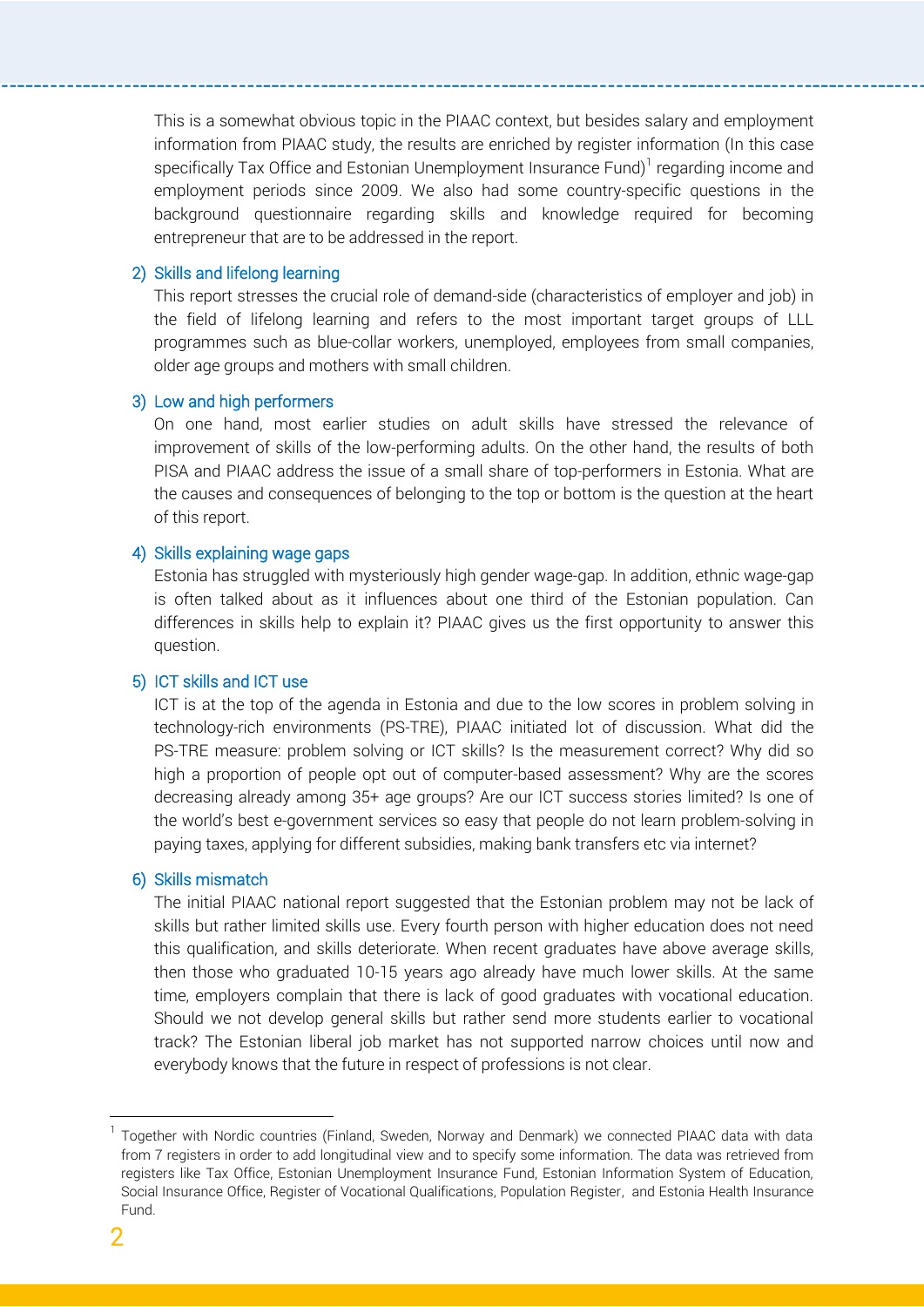## 7) Skills and formal education

PIAAC is certainly not excellent but is currently the best source we have to say anything about the quality of graduates in different fields and at different levels of education. If qualification matters so much more on the job market than information-processing skills (as it is the case in Estonia) then what about the drop-outs? To enrich the analyses, PIAAC data is related to the Estonian Educational Information System where information about upper secondary school graduation exams, language of tuition at school and other information is kept.

Each report includes policy recommendations that are discussed in expert seminars. The first two reports are almost ready. All reports will be finished by spring 2015 when a final PIAAC conference is planned.

As noted above, PIAAC results have been used in refining the Estonian Lifelong Learning Strategy that was adopted in February 2014. The Lifelong Learning Strategy plans activities in 5 strands and most of these are more or less related to PIAAC. The strands are:

- $>$  A change in the approach to learning
- Competent and motivated teachers and school leadership
- The concordance of lifelong learning opportunities with the needs of the labour market
- $>$  A digital focus in lifelong learning
- Equal opportunities and increased participation in lifelong learning.

A special analysis focusing on teachers' skills that contributed to the strand of competent and motivated teachers and school principals was run based on the PIAAC data. PIAAC also raised the issue of the concordance of learning and labour market needs from a new angle, namely showing that Estonian adults use less skills at work than they have on average. This pointed to the need for work-place innovation. Unexpectedly low results in PS-TRE stressed the relevance of ICT-based learning and ICT skills, a topic that had got somewhat lost in the shadow of the success story of e-Estonia. PIAAC also referred to most vulnerable target groups with respect to lifelong learning participation. Below, I will introduce in more detail the analyses of teachers' information processing skills and computer use in the context of Estonian LLL strategy.

## **2. Skills of teachers and teacher-training graduates**

"Teachers matter" was the title of an OECD (2005) review about school teachers preparation, recruitment, work and careers based on a study on teacher policy in 25 countries. This review states that besides differences in students' skills and motivation, the most important variable that influences student achievement is "teacher quality" – a variable that besides qualifications, teaching experience, and indicators of academic ability or subject-matter knowledge, includes characteristics such as "the ability to convey ideas in clear and convincing ways; to create effective learning environments for different types of students; to foster productive teacherstudent relationships; to be enthusiastic and creative; and to work effectively with colleagues and parents." (OECD 2005: 3).

Maintaining and increasing teacher quality, attracting new teachers to schools and good graduates from upper secondary education to teacher training have been a challenge for Estonia for more than a decade. Many people complain that teachers' profession does not have the same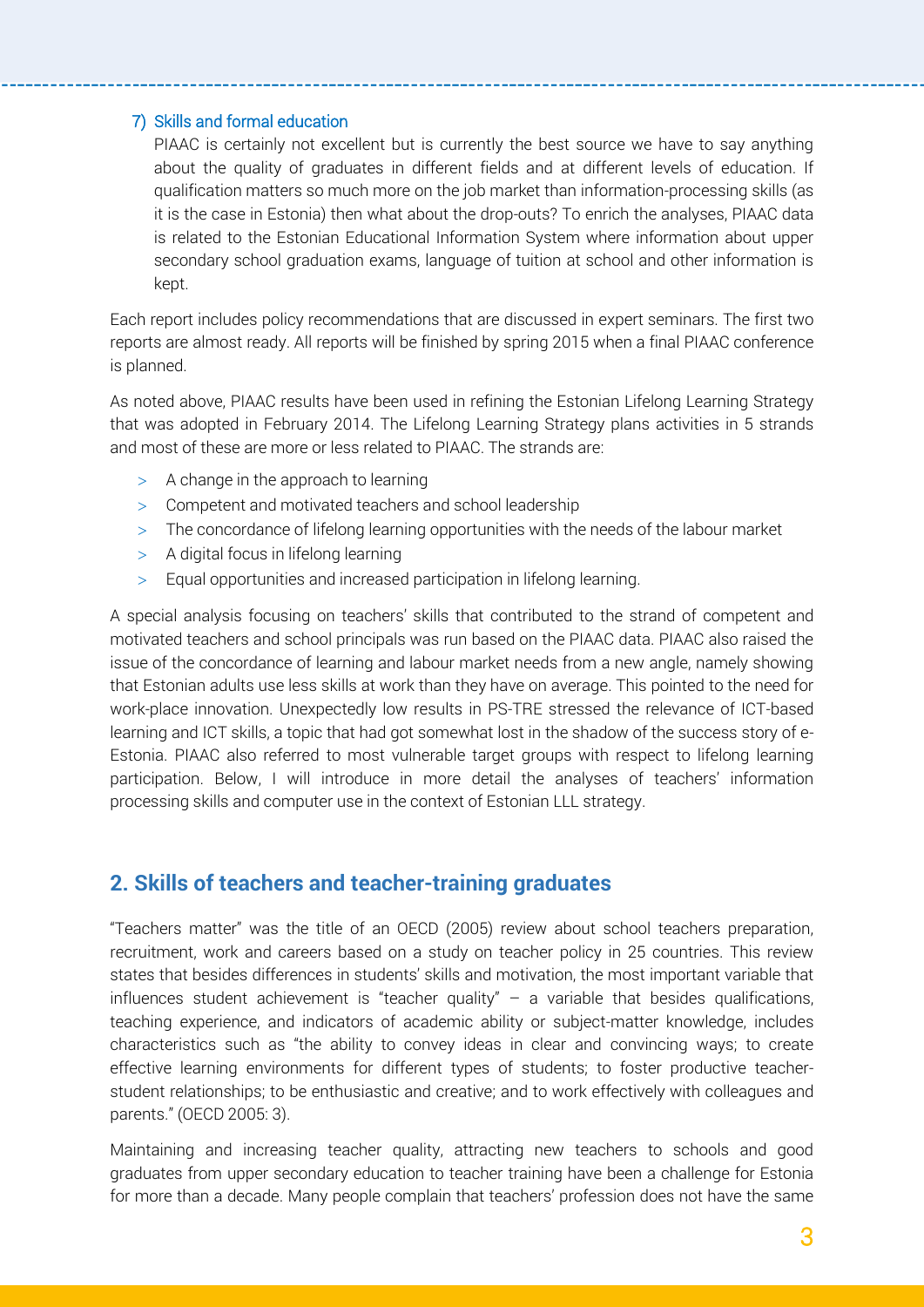prestige as it used to have in past centuries. Rapid changes in society in the last 25 years have had their impact on schools and many teachers feel confused by the increasing individualization and openness in society, where children know and use their rights, inequality and social problems different from those in the past, constant reforms in education etc. This is stated as one of the main challenges that Lifelong Learning Strategy will tackle during the next 7 years. Another related problem is "teachers' access to the digital infrastructure and learning materials that is limited and inconsistent" (HTM 2014). In the middle of the 1990s, Estonia put through a reform of schools digitization called Tiger Leap<sup>2</sup>. It was a very innovative and powerful reform at that time, still mentioned as a good example of that kind of initiative. However, for some past 5 to 10 years, both politicians and educational specialists speak about a sleeping tiger: outdating of technology, lack of teacher ICT skills and learning materials to offer attractive learning opportunities for the new generation of digital natives. Estonian students are very frequent computer users but the usage is often limited to social media and gaming since technology is not used enough in schools.

Given this context, we were very interested in teachers' PS-TRE and it appeared that this interest was not solely ours. On November 21<sup>st</sup>, 2013, Andreas Schleicher posted a blog entry to OECD's blog educationtoday<sup>3</sup> entitled "What teachers know and how that compares with college graduates *around the world*". In this post, all teaching professionals ranging from teachers of hobby classes and kindergartens (in case of some countries) to university teachers were included under the common denominator 'teachers' leading to a rather mixed picture to make sense of the information. The share of university teachers among teaching professionals varies for example from 3-18% and the share of kindergarten teachers from 2-27% in different countries.

Thus, we undertook the analyses on a somewhat narrower group. In the analyses presented below, only primary and secondary education teachers $^4$  are included that on average across PIAAC samples account for 56% of the teaching professionals. Only countries which public use files included 4 digit level information about occupations were selected. There were 2052 teachers from 16 countries included in the analyses, ranging from 68 to 316 teachers per country (see table 1). Depending on a country, 40-70% of teachers got their higher education in the field of teacher training or educational science. Although this is a random selection, there is no reason to believe that these are representative samples of teachers in the respective countries. However, in the case of Estonia, the group is rather similar to the entire teachers' population in respect to age, gender and educational composition, as well as the more narrowly defined occupational structure. It will be shown later that their average salary also corresponds to the national average of entire teachers' population.

In most of the countries (excluding 2-3 countries at both ends of the ranking) teachers' literacy scores are rather similar ranging between 290-300 points (see Figure 1). Only in Italy, Russia and Denmark, teachers' literacy scores were below and only in the Netherlands and Japan above the average of the 16 countries. In all countries except Russia, teachers outperformed other employed people by 19 points on average (in both literacy and numeracy). Estonian teachers were at the average in both literacy and numeracy compared to the teachers from the other countries, and the difference from other employed people in Estonia was rather small (not shown in the figure). Thus,

 $\overline{a}$ 

<sup>&</sup>lt;sup>2</sup> Tiger Leap http://en.wikipedia.org/wiki/Tiigrih%C3%BCpe

<sup>3</sup> [http://oecdeducationtoday.blogspot.com/2013/11/what-teachers-know-and-how-](http://oecdeducationtoday.blogspot.com/2013/11/what-teachers-know-and-how-that.html?utm_source=feedburner&utm_medium=email&utm_campaign=Feed%3A+EducationtodayBlog+%28educationtoday+blog%29)

[that.html?utm\\_source=feedburner&utm\\_medium=email&utm\\_campaign=Feed%3A+EducationtodayBlog+%28ed](http://oecdeducationtoday.blogspot.com/2013/11/what-teachers-know-and-how-that.html?utm_source=feedburner&utm_medium=email&utm_campaign=Feed%3A+EducationtodayBlog+%28educationtoday+blog%29) [ucationtoday+blog%29](http://oecdeducationtoday.blogspot.com/2013/11/what-teachers-know-and-how-that.html?utm_source=feedburner&utm_medium=email&utm_campaign=Feed%3A+EducationtodayBlog+%28educationtoday+blog%29)

<sup>&</sup>lt;sup>4</sup> Norway and UK did not differentiate between primary school and early childhood teachers and they are all included in the analyses.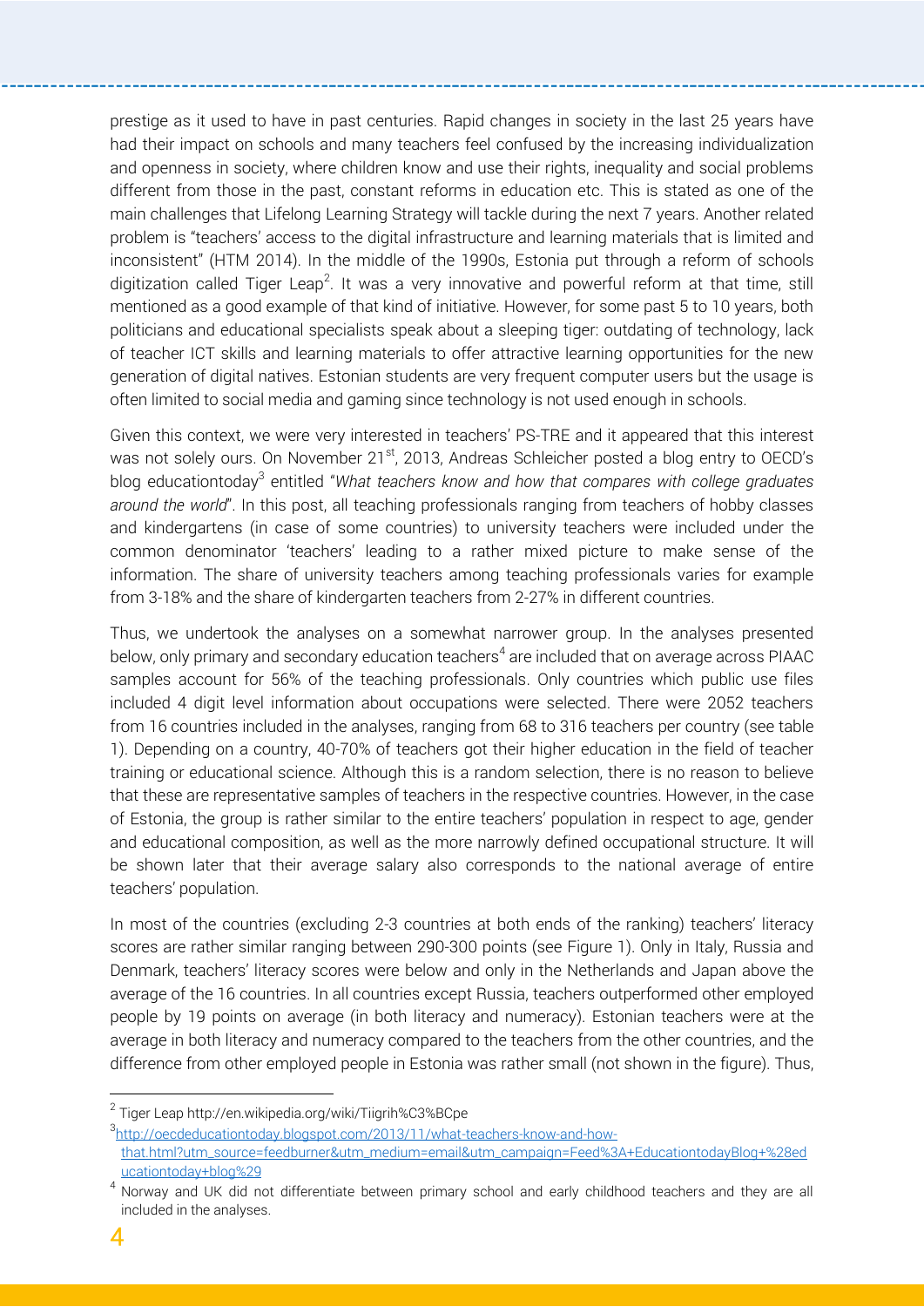in a national context, the Estonian teachers are less outstanding than teachers e.g. in Spain, France, Korea or Czech Republic.

| Country                                                   | No of<br>teachers | No of teaching<br>professionals | Proportion of<br>female teachers | Mean age<br>of teachers |
|-----------------------------------------------------------|-------------------|---------------------------------|----------------------------------|-------------------------|
| Flanders (Belgium)                                        | 132               | 245                             | 66,2%                            | 42,4                    |
| Czech Republic                                            | 85                | 151                             | 65,5%                            | 42,4                    |
| Cyprus                                                    | 109               | 197                             | 67,5%                            | 40,3                    |
| Denmark                                                   | 316               | 497                             | 73,8%                            | 43,6                    |
| Estonia                                                   | 132               | 287                             | 91,6%                            | 43,3                    |
| France                                                    | 142               | 198                             | 66,3%                            | 41,9                    |
| Italy                                                     | 91                | 156                             | 77,1%                            | 45,9                    |
| Japan                                                     | 68                | 133                             | 49,4%                            | 44,7                    |
| Korea                                                     | 79                | 184                             | 67,0%                            | 40,4                    |
| Netherlands                                               | 97                | 203                             | 70,7%                            | 41,8                    |
| Norway                                                    | 232               | 327                             | 74,8%                            | 41,9                    |
| Poland                                                    | 127               | 228                             | 87,4%                            | 41,8                    |
| <b>Russian Federation</b>                                 | 84                | 181                             | 89,4%                            | 41,5                    |
| Slovak Republic                                           | 80                | 163                             | 83,2%                            | 42,8                    |
| Spain                                                     | 83                | 193                             | 56,6%                            | 44,2                    |
| United<br>Kingdom<br>(England<br>and<br>Northern Ireland) | 195               | 328                             | 70,3%                            | 40,8                    |
| Altogether                                                | 2052              | 3671                            | 72,3%                            | 42,5                    |

## Table 1. Primary and secondary school teachers in PIAAC database

Figure 1. Average literacy scores with 95% confidence intervals for teachers and all employed people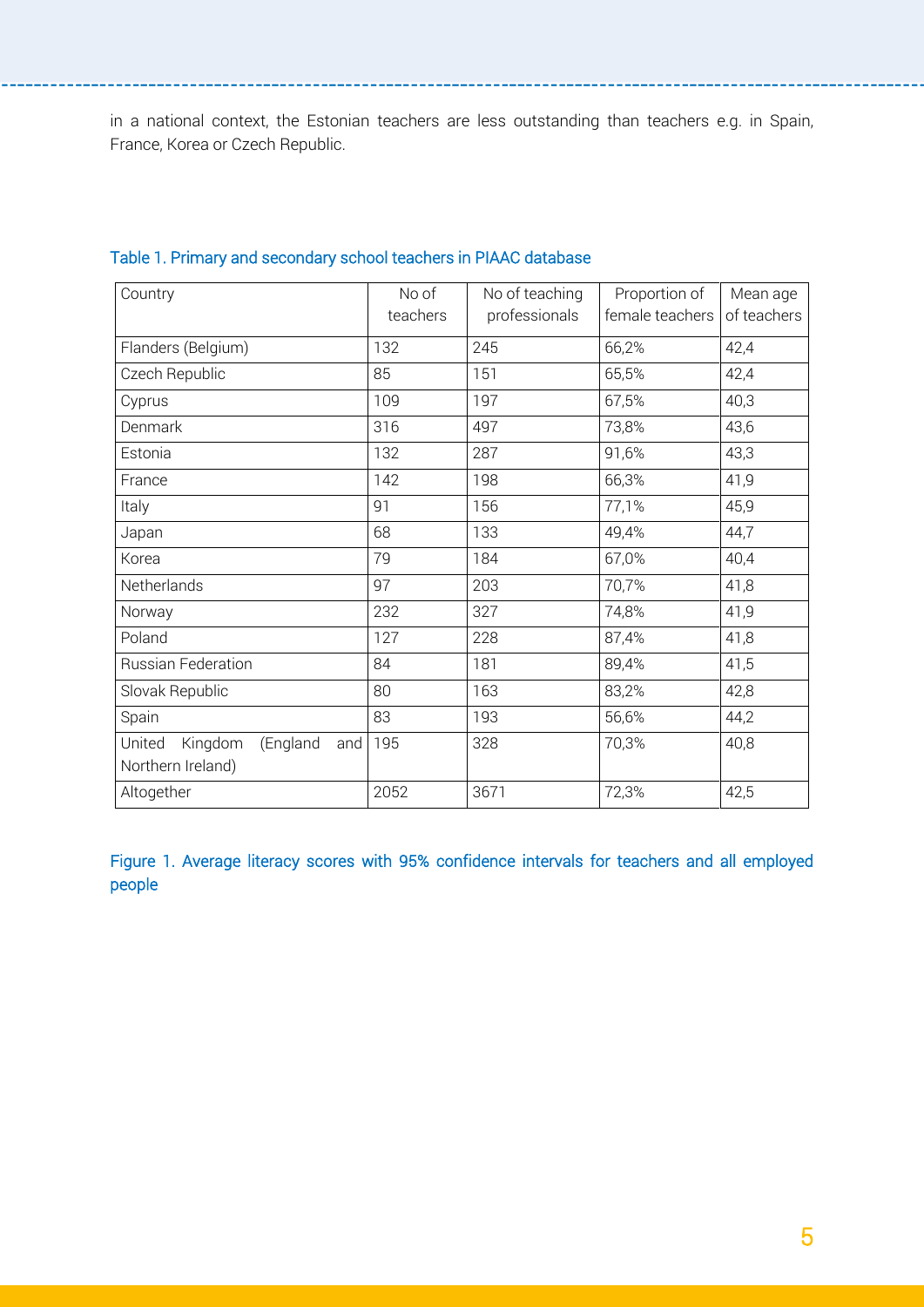

*Note: Countries are ranked by teachers' mean score.* 

Our focus of interest was on problem solving in technology-rich environment. Are our teachers ready for a new Tiger Leap in schools envisaged in the LLL strategy? The results presented in Figure 2 show that only about a quarter (27%) of Estonian teachers have good skills in PS-TRE (scoring at the proficiency levels 2 or 3) that is significantly below the average of the selected 16 countries (46%). The picture is even worse in case of higher education graduates in the field of teacher training (Figure 3). The proportion of high-skilled in PS-TRE (levels 2-3) was lower among teacher training graduates than higher education graduates in general in Estonia and in about half of the other countries. In international comparison, Estonian teacher training graduates scored the lowest.



Figure 2. Proportion of teachers at different levels of problem solving in technology-rich environment, for comparison the proportion of all employed respondents at levels 2 and 3 is presented

*Note: Countries are ranked by the share of teachers at levels 2 and 3. The difference from 100% refers to the respondents who did not solve tasks on computer.*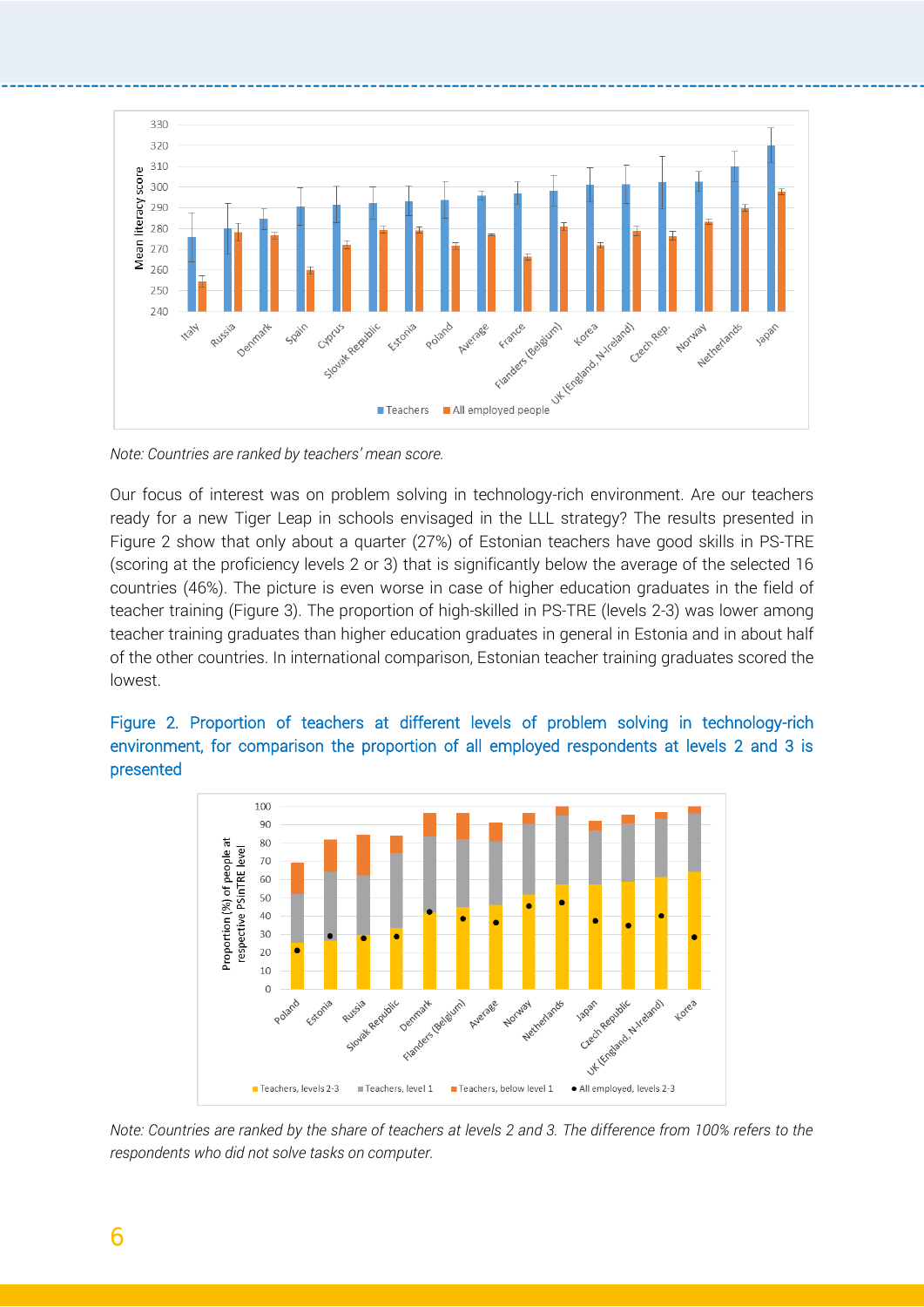Figure 3. Proportion of higher education graduates in the field of teacher training at different levels of problem solving in technology-rich environment, for comparison the proportion of all higher education graduates at levels 2 and 3 is presented



*Note: Countries are ranked by the share of teacher training graduates at levels 2 and 3. The difference from 100% refers to the respondents who did not solve tasks on computer. The number of teacher training graduates ranges between 150-300, except for Italy where there were only 32. Because of the very small sample, Italy was excluded from the analysis.*

One aim of the Estonian LLL strategy is to increase the attractiveness of teachers' profession in Estonia. To achieve this, teachers' salary has to increase in addition to other measures. As shown in Figure 4 there is a clear need for that. In most of the selected countries teachers' skills on average exceed the average skills of all employed people (excluding some countries in PS-TRE and Russia in case of all skills), in case of salary, this holds true for about half of the countries. Across all of the selected countries, teachers earn on average 12% higher salary than average employees. In Estonia, however, teachers earned less than average.

### Figure 4. Salary of teachers' and all employed people in PIAAC in USD (PPP)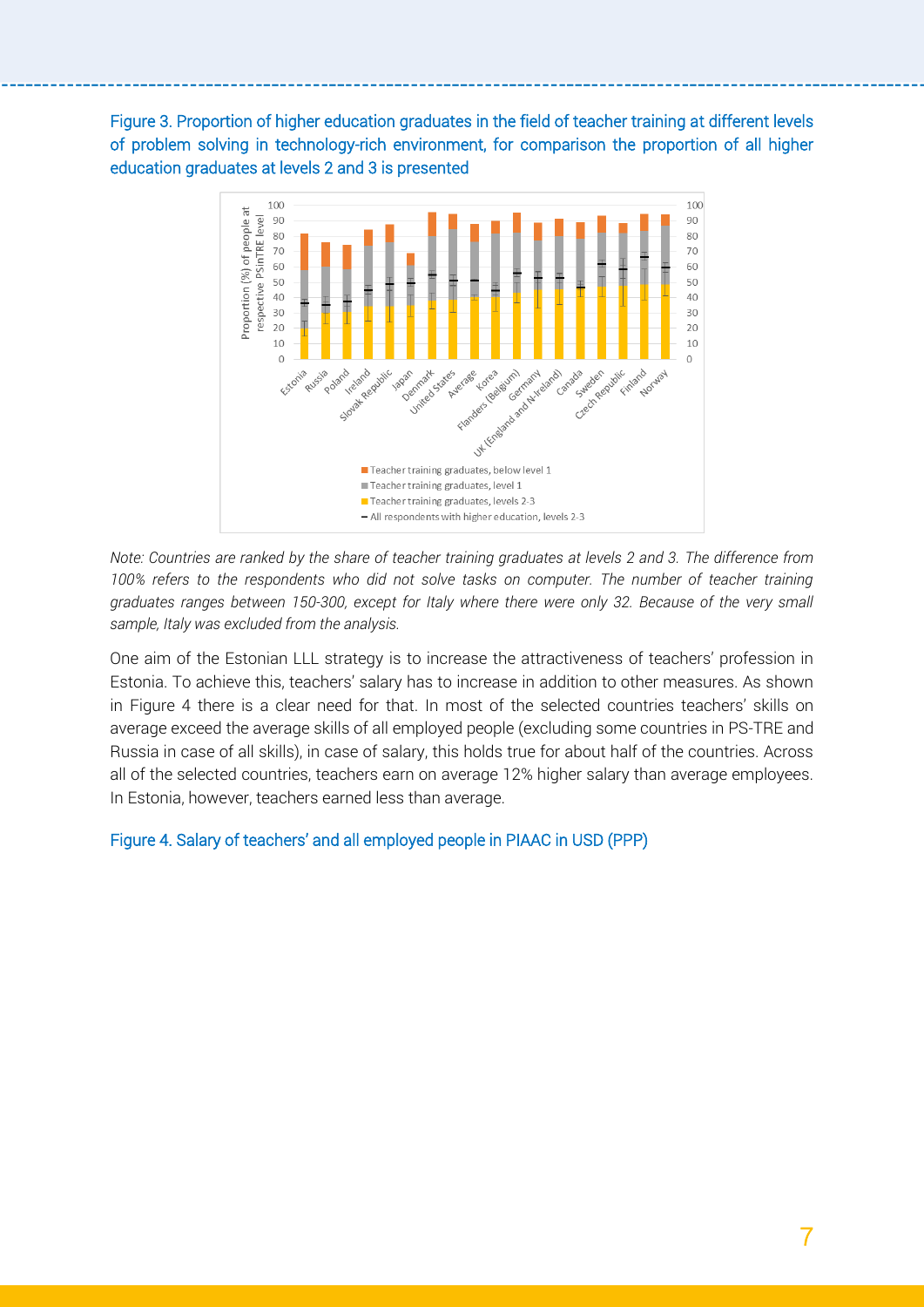

*Note: Countries are ranked by teachers' salary*

Since PISA scores for pupils have been quite good and improving during the last 6 years in Estonia, it is difficult to interpret and explain teachers' scores. Do teachers' information processing skills matter for pupils' respective skills or do specifically PS-TRE skills matter for adopting technology at schools?

The statement that teachers matter was tested correlating teachers' literacy skills in PIAAC and students' reading scores in PISA 2012 across countries (OECD 2013). The relationship seems to be quite strong (R<sup>2</sup>=,41): students' scores are better in the countries where teachers have better literacy skills and vice versa. The same is valid for problem solving: students' scores in creative problem solving (OECD 2014) and teachers' scores in PS-TRE are related (R<sup>2</sup>=,48). See Figures 5 and 6. Of course, it is impossible to ascribe a causal relationship from this pattern: there are most probably several factors influencing both teachers' and students' scores. However, it is interesting to see that the proportion of teachers with good PS-TRE scores (levels 2 and 3) is almost not related to students' literacy scores (not shown in figure)

Figures 5-6. Teachers' and students' literacy and problem solving skills in PIAAC and PISA 2012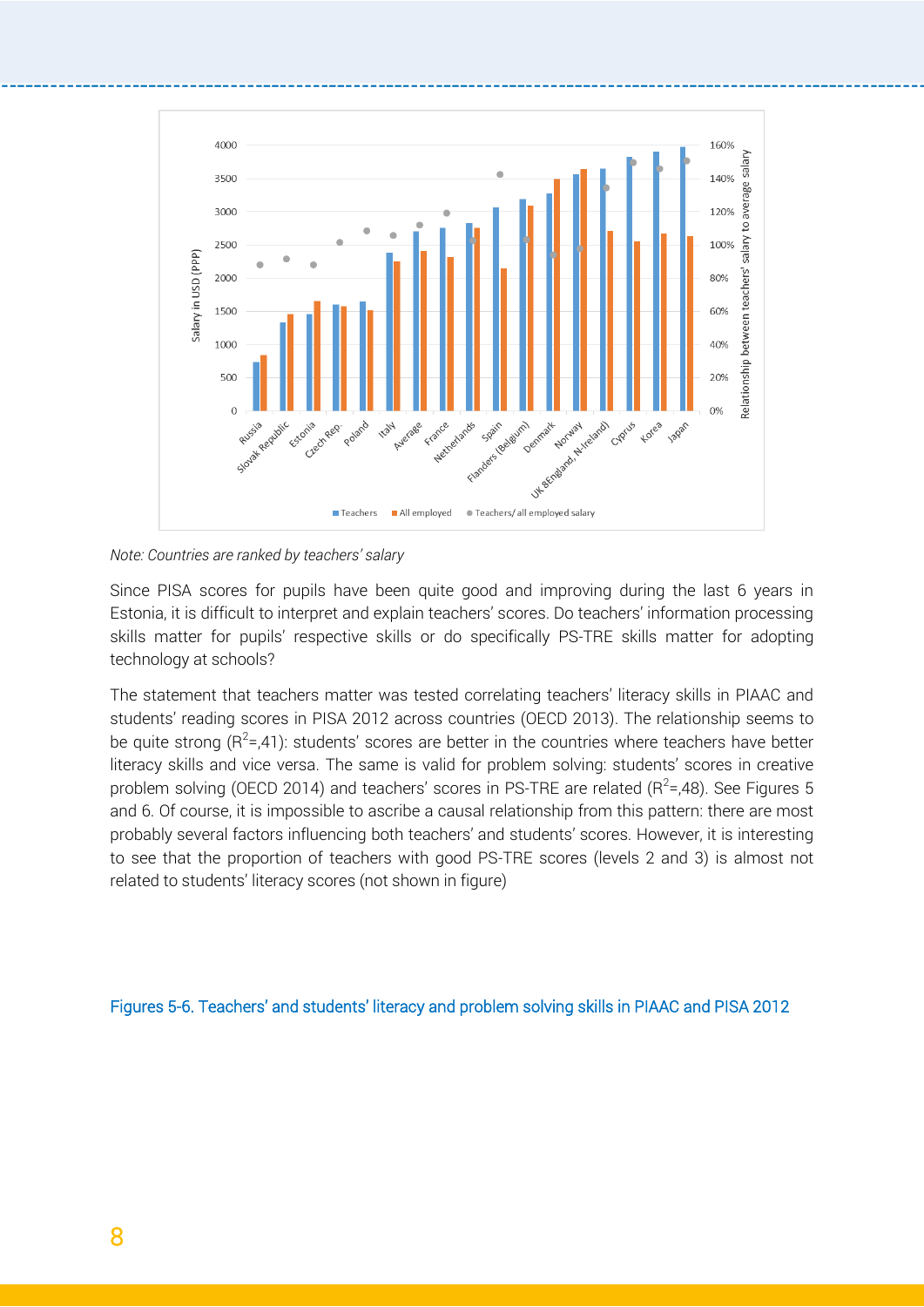

*Note: OECD mean score in reading in PISA 2012 was 496 and in creative problem solving 500. PIAAC scores range from 0-500 with literacy mean score around 270.*

Finally, PIAAC enables us to analyse whether and how frequently teachers use ICT skills at work, what is the level of computer-use required for their job and whether they perceive that they have necessary computer skills for their work.

In 13 out of the 16 countries, over 89% of teachers use computer at work. The proportion is smaller in Italy (66%), Russia (71%) and Poland (81%). Almost every (98-100%) teacher uses computer at work in Japan, Korea, Norway, Estonia and the Netherlands. The same countries are also on top of teachers' perception of the complexity of computer-use at work. Almost 90% of teachers in these countries claim that their work requires a moderate or complex level of computer-use, while in Italy, Poland and Russia 50% or less think so. Korean and Estonian, and British and Spanish teachers use computers and Internet more frequently than teachers in the 16 countries on average and there are more teachers in Korea, the Netherlands, Estonia (and UK, Belgium and Cyprus) than on average who think they have the necessary computer skills. In respect to computer use, one could conclude that Estonian teachers do it very often and think that they manage it quite well.





*Note: Index of using ICT at work is calculated based on the frequency of using seven computer or Internetbased activities. The mean score across all respondents is 2 and SD=1.*